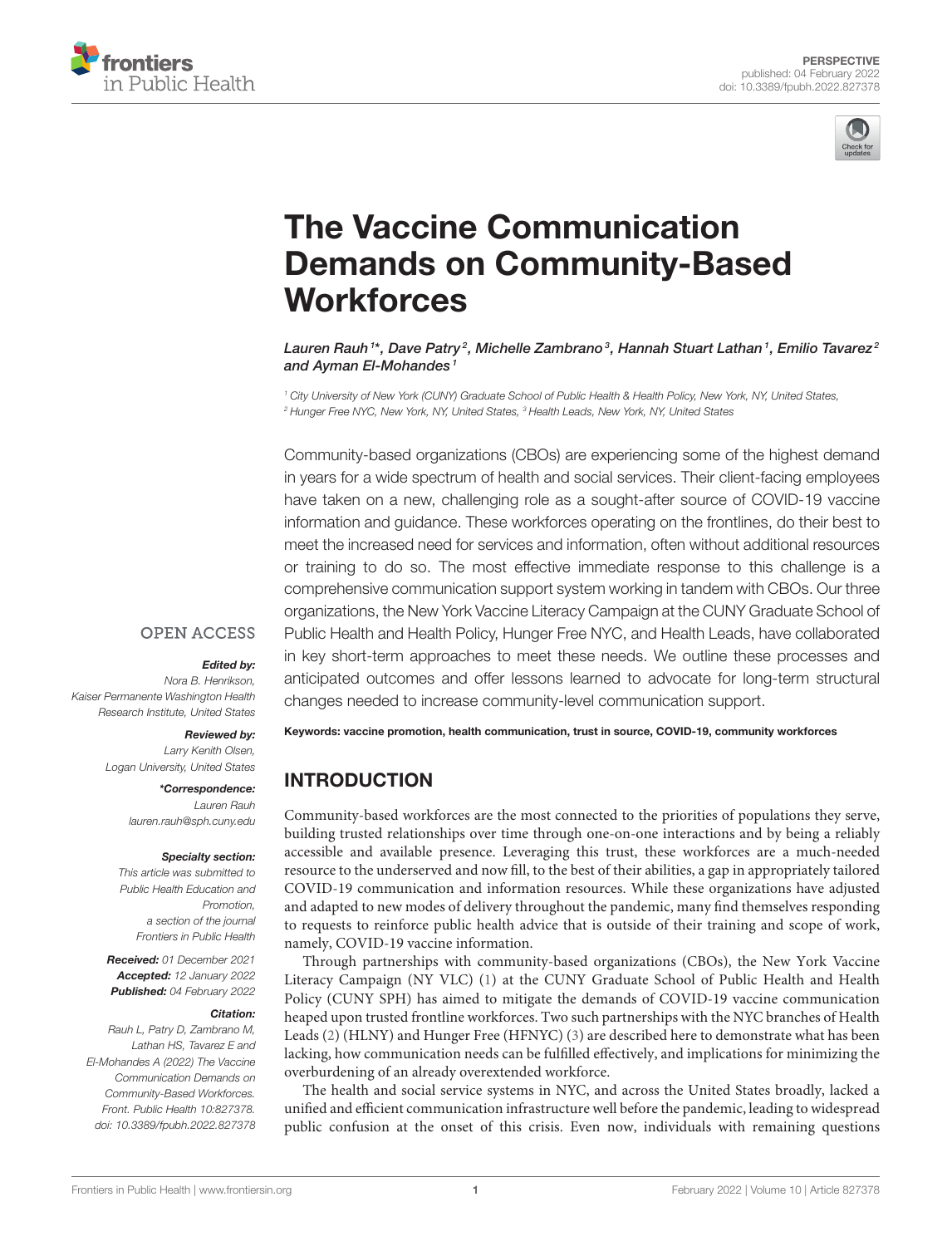and concerns about the COVID-19 vaccines must make decisions about which messages and messengers to trust in the face of conflicting and confusing information. Meanwhile, the entrenched trust that organizations like Hunger Free America and Health Leads have developed through their years of service continue to be underestimated and underfunded throughout the response to the pandemic. We have developed strategies to champion the responsibility of the "trusted vaccine messenger" and have begun thinking forward as to how to build communitylevel trust in vaccination more broadly by addressing identified communication gaps and challenges, especially among the most under-resourced communities.

# WHO WE ARE

HFNYC is the New York City affiliate of Hunger Free America, a national, nonpartisan organization working to enact the policies and programs needed to end domestic hunger and ensure that all Americans have sufficient access to nutritious food. In NYC, the organization operates the Food Action Board Program, which develops community members' leadership, advocacy, and community organizing skills to promote food security and economic opportunity within their communities. Additionally, the Benefits Access (BA) team assists individuals through every step of the SNAP and WIC application processes. A trained BA specialist works with individuals to determine eligibility, ensure qualification for benefits, and process all requisite documentation. During the early stages of the COVID-19 pandemic, the NYC Department of Health and Mental Hygiene broadened the scope of the grant under which the BA team operated, allowing the team to expand to all five boroughs to meet the demand of increased incoming referrals.

Health Leads is a national innovation hub that unearths and addresses the deep societal roots of racial inequity that affect health and creates smarter, more equitable, community-centric, and connected public health and essential resource systems. During the pandemic, Health Leads launched a two-year (2020– 2022). Respond and Rebuild Strategy to help communities meet urgent resource demands worsened by the COVID-19 pandemic, while also redesigning and rebuilding the systems necessary for a more equitable and crisis-resilient future. Health Leads is a founding partner of the Vaccine Equity Cooperative, [\(4\)](#page-3-3) which works to ensure racial equity in COVID-19 vaccine development and distribution by reinforcing and supporting CBOs, including public health departments, with advocacy, funding, and informational resources. This initiative supports the rebuilding of public trust that is necessary to address long-term disparities and prepare for future crises.

Building upon its commitment to engage New Yorkers to understand how COVID-19 has impacted their lives, a team of faculty and staff at CUNY SPH launched the NY VLC in April 2021. The initiative supports community-based, affiliated, and direct service organizations in their roles by increasing community-level access to vaccine education and information through tailored webinars, education modules, training, and other capacity-building resources.

# IN NYC, A SPIKE IN DEMAND FOR SERVICES, A PIVOT FOR CBO **WORKFORCES**

While some services saw a reduction in patronage during the pandemic, either due to limited availability or a reprioritization due to safety or other immediate life concerns [e.g., fewer individuals sought health care in 2020 [\(5\)](#page-3-4)], many demands for supportive resources skyrocketed. More people turned to organizations in their communities as a safety net to help them meet their basic life needs. And while information about the pandemic and how to stay safe has since become more stable, those early desperate days were chaotic for many. In our qualitative research [\(6,](#page-4-0) [7\)](#page-4-1) individuals described an information environment that left them feeling less certain of what and whom to believe. Communities looked to the providers/organizations with whom they developed historically consistent, trustworthy, and solution-oriented relationships for reliable information on topical areas that these organizations did not regularly provide.

The HFNYC's Benefits Access (BA) team saw a 67% increase in SNAP and WIC household pre-screenings from 2019 to 2020. As a result, they connected 56% more food insecure New Yorkers to benefits. Their work generated approximately a total of \$11,391,000 in annual SNAP benefits and \$33,955.68 in WIC benefits. While in-person work was put on pause, their work continued virtually and—unbeknownst to the team at the time—desperate parents circulated their contact information throughout the public school system.

To reduce caseloads for BA team members, the organization sought partnerships with other CBOs to quickly disseminate critical information about federal nutrition programs, P-EBT and the Get Food NYC program. HFNYC came to be known as a "high trust" organization in many communities, and BA team members were engaged for assistance beyond nutrition programs, fielding questions related to other social services, add even COVID-19 vaccines. In September 2021, the Human Resources and Services Administration (HRSA), a federal contracting agency, awarded HFNYC with a grant to conduct COVID-19 outreach in coordination with its existing nutrition outreach efforts. HFNYC hired a team of community organizers, many of them clients, to work across the South Bronx, Central Queens, and Central Brooklyn to provide information to communities with low vaccination rates.

HLNY's Maternal Health Initiative aims to improve maternal health outcomes for Black women in NYC by improving access to benefits, removing barriers to accessing resources, increasing utilization of benefits, and empowering caregivers to support individuals through their pregnancy and postpartum experience. HLNY works collaboratively with communities most affected by maternal health inequities to improve health outcomes for pregnant and birthing people and to support CBOs in their capacity to connect all pregnant/postpartum clients with necessary resources to be healthy. In response to COVID-19, HLNY adjusted the efforts on the Maternal Health Initiative to align with the organization's overarching Respond & Rebuild strategy. The adjusted priorities included convening partners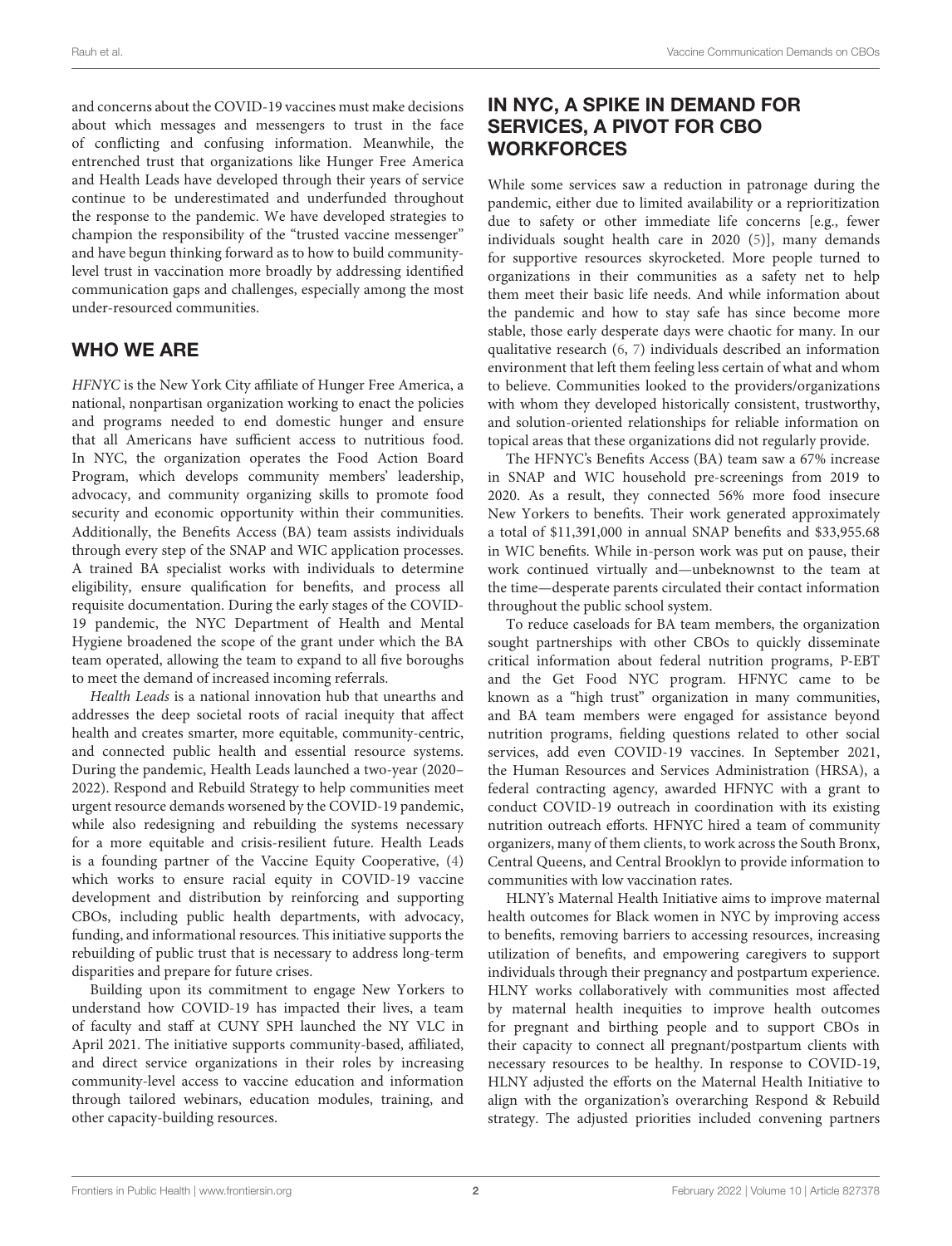to support coordination of resources and strengthen referral pathways, supporting maternal health caregiver sustainability, and connecting pregnant and new parents to emergency food.

During this time, HLNY continued to build and strengthen the network of maternal health partners in Central Brooklyn and the Bronx. While these maternal health providers are accustomed to discussing medical questions and concerns, many found themselves unprepared to address the high levels of concern and gaps in knowledge expressed by their patients about the COVID-19 vaccines, often fueled by densely propagated misinformation. When asked about perceived barriers to vaccination, most maternal health providers reported that clients were reluctant to discuss COVID-19 vaccination and often cited barriers such as lack of childcare as the reason they remained unvaccinated, even if it was not the main reason for their hesitation.

# Supporting CBOs Through Capacity-Building and Resource Co-design

HFNYC and HLNY recognized the urgency for targeted support for their employees and partners newly entrusted to provide vaccine information by the communities they served and worked closely with the NY VLC to develop two distinct approaches to address this challenge. We describe the two approaches below.

### Hunger Free NYC

First, HFNYC and the NY VLC developed a suite of educational materials related to COVID-19 and the vaccines, targeting specific information requests (i.e., adults over the age of 85 years old). In addition, due to the high volume of requests being fielded by pregnant and postpartum clients, HFNYC sought to develop a more comprehensive effort to address the concerns of this population. Their primary, near-term goal was to equip their BA staff with a toolkit to use in one-on-one interactions with clients. The NY VLC and HFNYC teams developed the toolkit, complete with information on COVID-19 infection risk, particularly to pregnant people, benefits of vaccination, understanding potential vaccine side effects, a stepwise guide to vaccine appointments, and a script geared toward anticipating various questions. This collaboration also led to the production of an informational virtual panel discussion to answer questions from pregnant and breastfeeding attendees.

These resources put the necessary tools into the hands of client-facing CBO employees, best positioned to communicate critical public health information. To use these materials effectively, employees will receive comprehensive training on both the material itself as well as strategies to communicate such health messages to clients. Through this process, CBO employees will become equipped to deliver effective support services around COVID-19, reducing the amount of time and effort spent combating misinformation, maintain trust with their clients, and refocus their efforts to their primary goal of reducing food insecurity and other structural inequities. HFNYC will also work to disseminate these materials so that community leaders and partner organizations may use these tools to facilitate conversations with their own clients.

### Health Leads New York

The HLNY team and NY VLC began discussing a partnership in spring 2021 as the COVID-19 vaccine became more available. HLNY has long-established, close relationships with maternal health CBOs and saw the opportunity to co-design strategies to provide these partners with better resources to address their clients' concerns about the COVID-19 vaccine. The NY VLC and HLNY teams collaborated on a survey for CBO partners to identify their biggest communication challenges. The survey results suggested that respondents overwhelmingly lacked adequate resources to address their maternal health clients' questions and apprehensions. Maternal health providers reported numerous perceived barriers and concerns, which were coupled with existing and often exacerbated unmet social needs due to the pandemic. HLNY organized a virtual group co-design session to further determine the issues affecting vaccine confidence at the community level and how these challenges could be addressed in a way sensitive to community priorities. Through iterations of brainstorming and discussion, the focus group homed in on key issues, including resolving childcare needs for parents to allow them to attend a vaccine appointment; and addressing the need for trusted community members to disseminate accurate vaccine information.

In the second virtual group session, HLNY worked with participants to ideate solutions to the problems defined in the first session. A community member who attended both sessions shared why this approach to generating solutions mattered to her, saying, "It is really important that we included the clients because sometimes you think you understand something when making decisions or strategies. It is really important to include people who are "going through it" in the process." (Participant 1, Co-design session 2, 11/5/2021). One provider stated that by participating in the design sessions and collaborating with others, she felt that, "I have more tools in my toolbelt to help others." (Participant 2, Co-design session 2, 11/5/2021).

Next steps include producing one to two innovative solutions and a set of recommendations for participating CBOs. HLNY is currently gathering input on the feasibility and potential impact of two ideas generated during the sessions, which focus on peer community members as trusted messengers for pregnant and postpartum people: (1) Recruit community members who are pregnant or new parents to create video testimonials that explain motivations to get the COVID-19 vaccine and their vaccination experience; share these videos with maternal health clients in community or clinical settings. Video testimonials have been used widely in public health campaigns [\(8\)](#page-4-2). (2) Expand upon the peer-to-peer support model for pregnant and postpartum community members to be "vaccine ambassadors". Vaccine ambassadors would be trained, compensated, and provided resources to have one-on-one conversations and provide follow up support with maternal health clients who express COVID-19 vaccine hesitancy. Peer-to-peer models have been successful in other areas of maternal health for this priority population, including breastfeeding peer counselors for WIC participants [\(9\)](#page-4-3) and group prenatal care models such as Centering Pregnancy [\(10\)](#page-4-4). Vaccine ambassador programs in many states have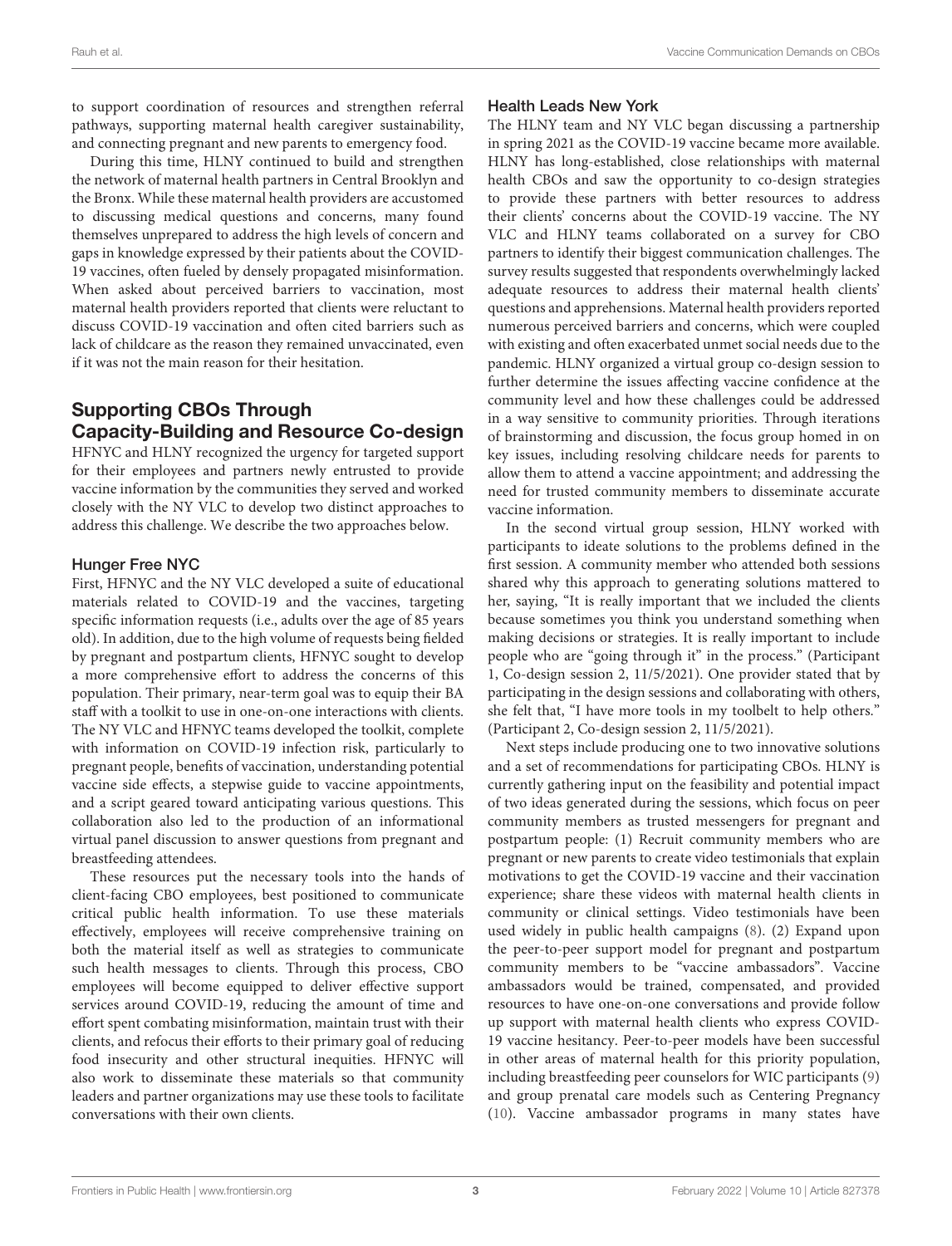successfully increased COVID-19 vaccination rates [\(11\)](#page-4-5). There is a need to prioritize maternal health patients and new parents to address the unique concerns of their peers and share their vaccine experiences and outcomes as ambassadors.

# DISCUSSION: SUSTAINING THE CAPACITY OF CBO WORKFORCES AS TRUSTED MESSENGERS

When tasked with a risk-benefit analysis, i.e., the decision to accept COVID-19 vaccination, underserved community members turned to the organizations that have consistently provided support. It is important to recognize this first as an indication that community-based workforces like HFNYC and Health Leads' partners are regarded as most reliable at meeting the needs of their communities, also important, that the larger systems continue to fail the communities that consistently experience, and frequently expect, a vacuum of resources. We see the communication system breakdown coupled with low levels of vaccine literacy [\(12\)](#page-4-6)—the societal and environmental factors that increase individual and community knowledge, access, and confidence in vaccination—in vulnerable communities as a direct outgrowth of structural inequities that predate the pandemic. Vigorous, well-funded antivaccination campaigns compound this by pushing political and ideological beliefs at odds with pragmatic, sciencebased preventive measures needed to stop the spread of the virus. In winter 2022, two years into the pandemic, these issues persist and may bear some responsibility for the 17% individuals in NYC who steadily remain unvaccinated [\(13\)](#page-4-7). The communities with unanswered vaccine questions and misinformation-fueled concerns are largely the same communities that are generally underserved. These are communities with pressing life priorities like fear of eviction, food insecurity, and barriers to affordable health care. National [\(14\)](#page-4-8) and local [\(15\)](#page-4-9) survey data from September 2021 showed the most powerful predictor of remaining unvaccinated was lack of health insurance, despite the vaccine offered free of charge; this may be a surrogate for other associated unfulfilled needs.

Creating and maintaining a new cadre of "vaccine communicators" within most CBOs is unsustainable financially, organizationally, and socially—in service environments with traditionally overextended resources. Given the rapid mutation of the virus over the last 2 years, COVID-19 vaccination may remain a top concern and will continue to overlap with other urgent health or social issues. However, the funding released to meet this crisis is running out. A resilient communication infrastructure could be developed and sustained through policy solutions such as the HOPE Act [\(16\)](#page-4-10), which would leverage client-facing technology to coordinate access to multiple government agencies working on anti-poverty, health care, nutrition, housing, work support programs, and nonprofit aid for low-income Americans. This would allow people access all the support systems they are eligible for at once, instead of having to apply individually to each agency. Additionally, assessing the continuation of funding streams created by the CARES Act and other similar emergency actions could maintain the capacity afforded these workforces during the pandemic [\(17\)](#page-4-11). Newly formed communication channels would be always active, not just in health emergencies, and reinforced by robust social services to facilitate and maintain a bottom-up feedback loop.

In the face of multiple, amplified, and intersecting health and social needs, community-based organizations cannot assume the principal role of health communicators without substantial sustained investment. Restructuring policies and funding mechanisms to center communities and the workforces that serve them, would strengthen the capacity needed to meet demand and solidify a distinct community-driven communication system for the long-term. Throughout, and before the pandemic, clientfacing, community-based workforces have effectively provided tailored messaging and training to those who need it most. The federal, state, and local agencies responsible for developing and disseminating key public health information must fund these workforces as key players in the long-term pandemic response to ensure their continued capacity to act as trusted messengers.

## AUTHOR CONTRIBUTIONS

LR and HL: manuscript conception and design. LR, DP, MZ, HL, ET, and AE-M: draft manuscript preparation. All authors reviewed and approved the final version of the manuscript.

## FUNDING

The New York Vaccine Literacy Campaign is supported by the New York Community Trust, the Altman Foundation, the New York State Health Foundation, and the Samuel Freeman Charitable Trust.

## ACKNOWLEDGMENTS

The authors would like to thank Anthony Carrion from Hunger Free NYC, Jennifer Gonzalez from Health Leads NY, and Maris Gelman for their editorial and organizational assistance with this manuscript.

## **REFERENCES**

- <span id="page-3-0"></span>1. "NY Vaccine Literacy Campaign," NY Vaccine Literacy Campaign. Available online at:<https://vaccineliteracycampaign.org/> (accessed November 30, 2021).
- <span id="page-3-1"></span>2. "Health Leads," Health Leads. Available online at:<https://healthleadsusa.org/> (accessed December 1, 2021).
- <span id="page-3-2"></span>3. "Hunger Free NYC," Hunger Free NYC. Available online at: [https://www.](https://www.hungerfreeamerica.org/en-us/nyc) [hungerfreeamerica.org/en-us/nyc](https://www.hungerfreeamerica.org/en-us/nyc) (accessed November 30, 2021).
- <span id="page-3-3"></span>4. "Vaccine Equity Cooperative," Vaccine Equity Cooperative. Available online at:<https://vaccineequitycooperative.org/> (accessed November 30, 2021).
- <span id="page-3-4"></span>5. Czeisler MÉ, Marynak K, Clarke KE, Salah Z, Shakya I, Thierry JM, et al. Delay or avoidance of medical care because of COVID-19-related concerns